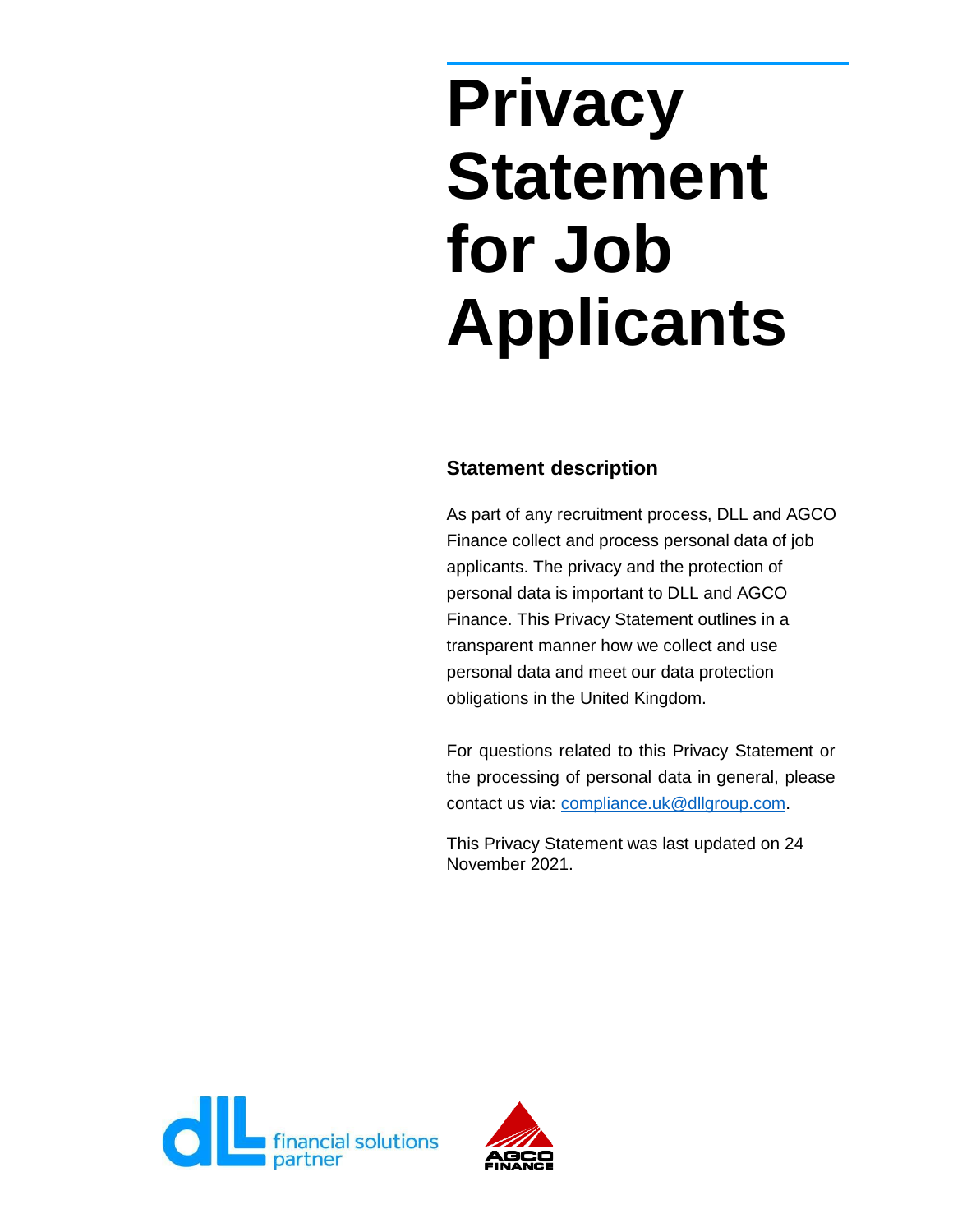Page 2/11

## **Table of contents**

| $\mathbf 1$             | When does this Privacy Statement apply?                                       | 3  |
|-------------------------|-------------------------------------------------------------------------------|----|
| $\overline{2}$          | Who is responsible for the processing of your personal data?                  | 3  |
| 3                       | What personal data do we process?                                             | 4  |
| $\overline{\mathbf{4}}$ | Do we also process special categories of personal data?                       | 4  |
| 5                       | How do we collect your personal data?                                         | 5  |
| 6                       | For which purposes and on what legal basis do we process your personal data?  | 5  |
| $\overline{7}$          | How do we handle and secure your personal data?                               | 8  |
| 8                       | Do we transfer your personal data to other parties and/or to other countries? | 8  |
| 9                       | How long do we store your personal data?                                      | 9  |
| 10                      | Which rights can you exercise?                                                | 9  |
| 11                      | How to contact us in case of a request, question or complaint?                | 10 |
| 12                      | Will we update this Privacy Statement?                                        | 11 |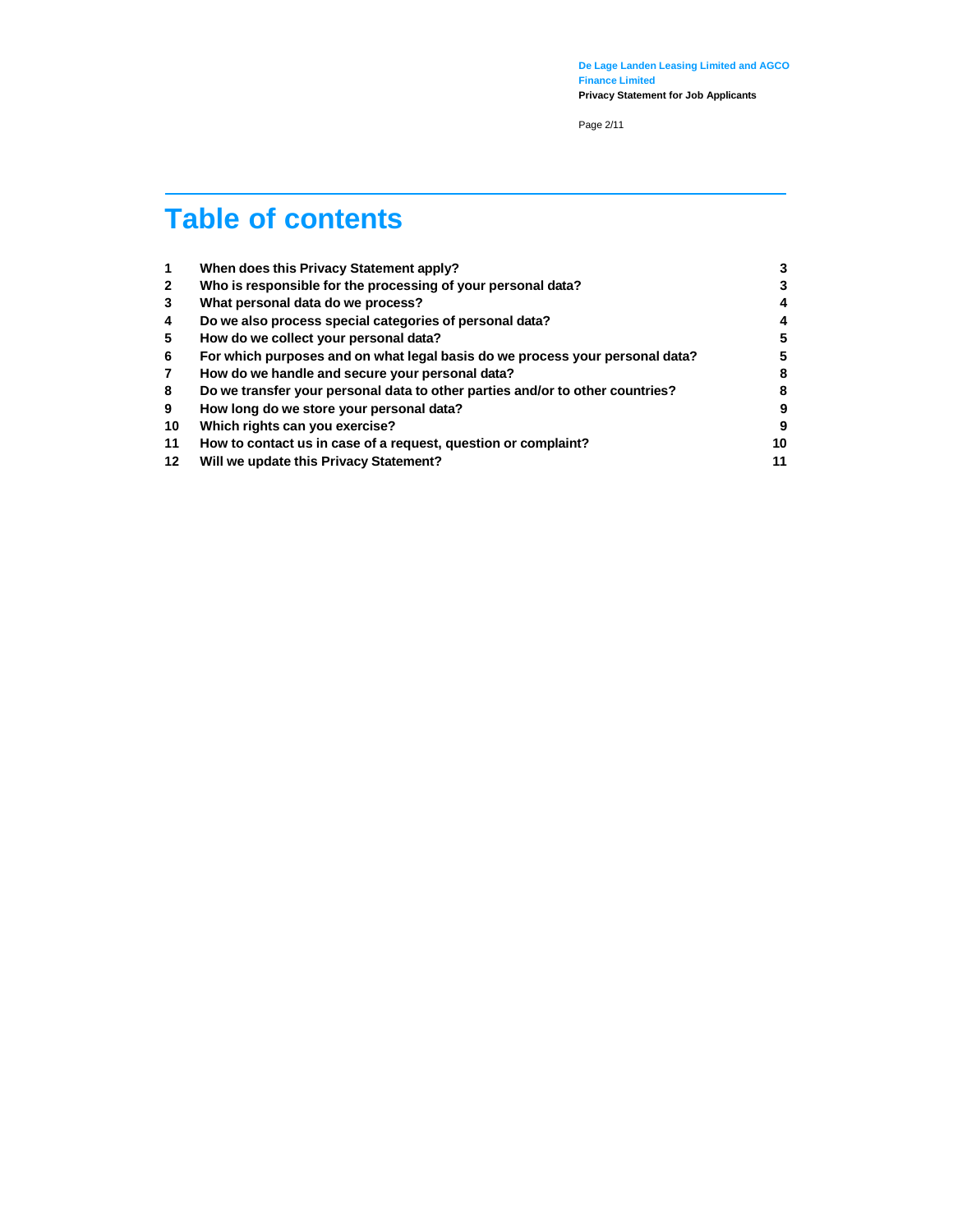Page 3/11

## <span id="page-2-0"></span>**1 When does this Privacy Statement apply?**

This Privacy Statement is applicable to processing of personal data of any individual that applies for a job or position at De Lage Landen Leasing Limited or AGCO Finance Limited. These can be prospective employees, external (supervisory) directors, temporary staff, interns and other individuals applying for a position (also referred to as 'you' or 'your').

This Privacy Statement does not apply to our (former) employees, customers, vendors, dealers, suppliers and other individuals. For these groups we have separate Privacy Statements in place.

## <span id="page-2-1"></span>**2 Who is responsible for the processing of your personal data?**

De Lage Landen Leasing Limited ('DLL') and AGCO Finance Limited ('AGCO Finance') (together 'we' or 'us') process your personal data in accordance with applicable privacy and data protection laws and as stipulated in this Privacy Statement. With this Privacy Statement we want to inform you in a transparent manner on the most important standard activities and legal bases on which we process your personal data.

Contact details:

De Lage Landen Leasing Limited is a private limited liability company established under the laws of England and Wales. Address: Building 7 Croxley Park, Watford, WD18 8YN Postal address: Building 7 Croxley Park, Watford, WD18 8YN Telephone: 01923 810 016 Companies House registration number: 02380043 VAT number: 621 7849 29 Supervisory Authority: The Financial Conduct Authority

AGCO Finance Limited is a private limited liability company established under the laws of England and Wales. Address: Building 7 Croxley Park, Watford, WD18 8YN, United Kingdom Postal address: PO Box 4525, Abbey Park, Stoneleigh, CV8 9AX, United Kingdom Telephone: +44 (0) 2476 852852 Companies House registration number: 02521081 VAT number: 646 853 992 Supervisory Authority: The Financial Conduct Authority

De Lage Landen Leasing Limited is a wholly owned subsidiary of De Lage Landen International B.V., which is a wholly owned subsidiary of Coöperatieve Rabobank U.A. ('Rabobank' and together with its subsidiaries, the ('Group'). Data may be shared within Rabobank Group to the extent that is permitted by law. When sharing data within Rabobank Group, we comply with the rules that we have agreed within Rabobank Group, the Rabobank Privacy Code for Employee Data which serve as the Binding Corporate Rules of the Group.

AGCO Finance Limited is a subsidiary of De Lage Landen Leasing Limited, which is a wholly owned subsidiary of De Lage Landen International B.V., which is a wholly owned subsidiary of Coöperatieve Rabobank U.A.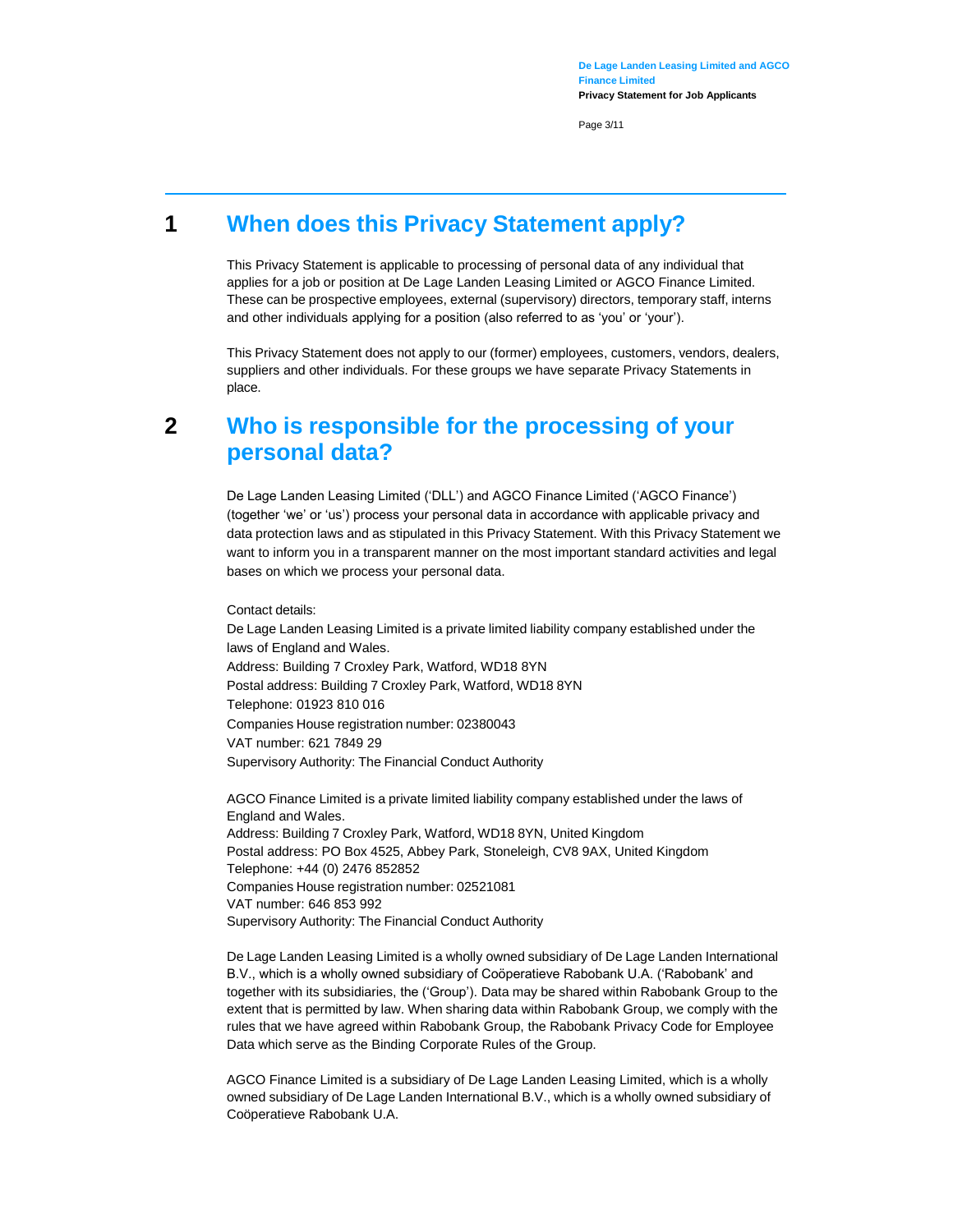Page 4/11

Questions about this Privacy Statement or the processing of personal data in general can be directed to our local compliance officer at **compliance.uk@dllgroup.com**.

A DLL Group Data Protection Officer ("DLL Group DPO") has been appointed for De Lage Landen International B.V. and its subsidiaries. The DLL Group DPO can be contacted by email via [privacyoffice@dllgroup.com.](mailto:privacyoffice@dllgroup.com)

## <span id="page-3-0"></span>**3 What personal data do we process?**

'Personal data' means any information directly or indirectly relating to an individual or any information that can be used to identify an individual.

Personal data is 'processed' when any activity or set of activities is performed on the personal data. This includes the collection, storage, access, use, transfer, disclosure and removal of personal data.

When you apply for a job or position with us, we process the following personal data:

- Your name, address and contact details, including e-mail address and (mobile) telephone number;
- Your gender, date and place of birth;
- Details of your competences, skills, experience and education e.g. your curriculum vitae (CV), employment history, educational details and qualifications, third-party references;
- Your preferences, e.g. preferred country of employment, areas of interest;
- Data generated by your participation in behavior/cognitive assessments. You will receive more information about the nature of such assessments before you participate in any of them;
- Information related to pre-employment screening on integrity and capability, depending on the position you are applying for;
- Your nationality and, if applicable, your entitlement to work in the United Kingdom;
- Your photograph and video recordings (Closed Circuit Television ('CCTV') footage) when you visit our offices;
- Information on your social networking and instant managing accounts (LinkedIn, XING);
- Through cookies, or similar technologies, we may collect, IP address, device type, browser type, language settings, the links you click while using our sites and services, dates and times of connecting a website and other technical communications information.

## <span id="page-3-1"></span>**4 Do we also process special categories of personal data?**

Special categories of personal data are considered to be more sensitive. This can be confidential information regarding, for example, a person's health condition, criminal record or data relating to ethnic or racial origin.

As part of the pre-employment screening process we also check whether you have any criminal history. We consult (directly or via third parties) financial industry incident databases and alert systems in which for example cases of fraud against financial institutions are registered. The purpose of these databases and systems is to protect the interests of financial institutions, our employees and customers. We only process personal data relating to a person's criminal background when assessing whether or not to hire that person.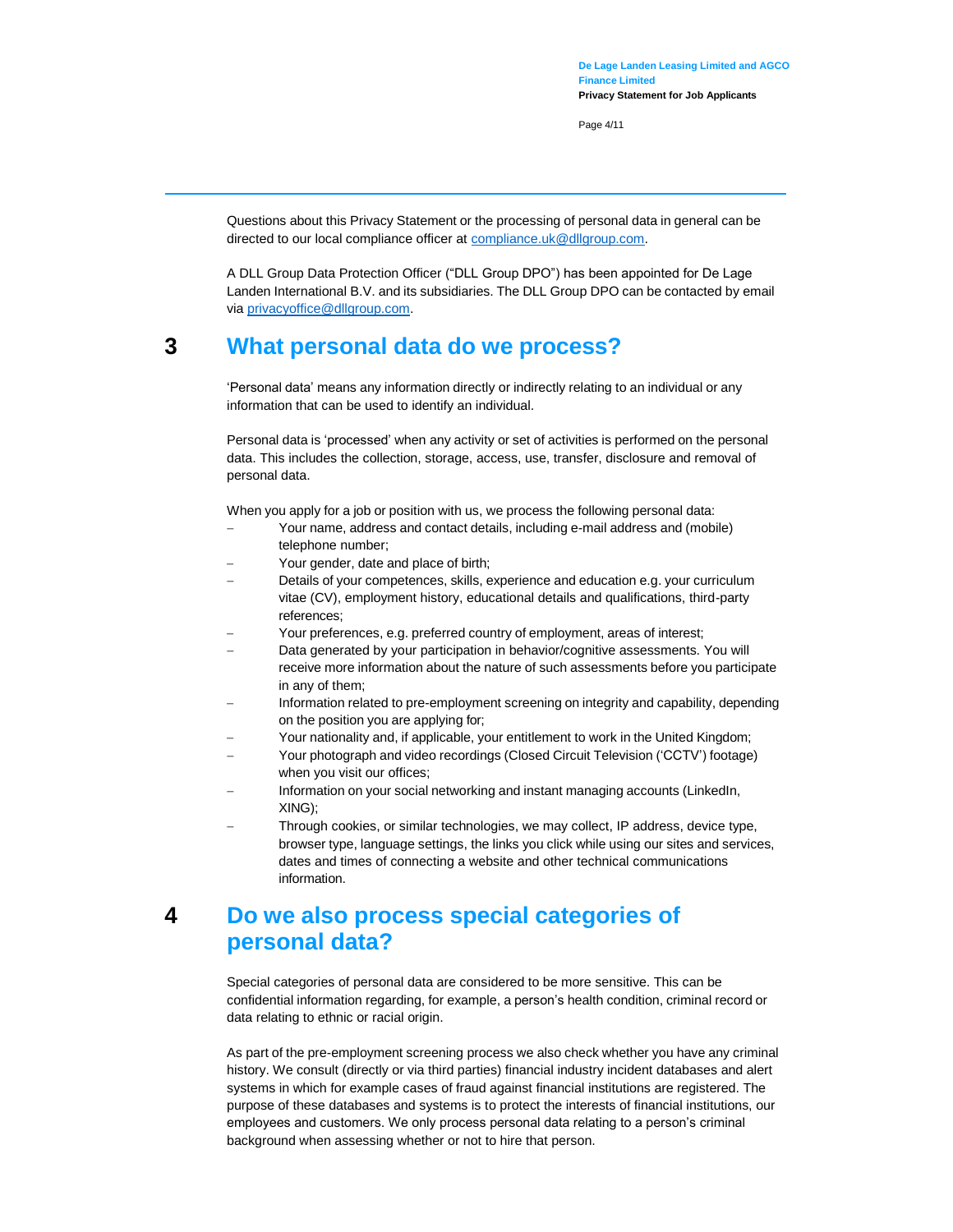Page 5/11

## <span id="page-4-0"></span>**5 How do we collect your personal data?**

We collect your personal data in the following ways:

- when you visit our 'Working at DLL Group' website (for further details, see cookie statement https://dllgroup.com/se/en/cookie-statement);
- if you fill out the application form on our 'Working at DLL Group' website;
- if you send us an application via other means;
- if you choose to turn on the job alert-function on our 'Working at DLL Group' website;
- by searching suitable candidates by means of platforms such as CV databases and professional networking sites;
- via email or telephone;
- during interviews;
- through behavioral/cognitive assessments;
- by performing a pre-employment screening on integrity and capability;
- from third parties (e.g., via a reference from your previous employer or an external (recruitment) agency);
- from affiliates within the Rabobank Group (see Paragraph 8) and;
- when you visit our offices e.g., for an interview via our visitor-registration and if in operation via CCTV.

## <span id="page-4-1"></span>**6 For which purposes and on what legal basis do we process your personal data?**

When you apply for a job or position with us, we will ask you to provide us with personal information about yourself so we can evaluate your job application. If this information is not provided, our ability to consider you as a suitable candidate is limited.

By law, every personal data processing activity must have a legal basis. This is a justifiable reason to process your personal data. For most processing activities through the job application process we rely on 'legitimate interest' as the legal basis. However, in some cases we are under a legal obligation to process your personal data.

Prior to the processing of personal data, we will define the purpose(s) of the processing and will not process personal data in a manner which is not compatible with those purposes. The table below shows the processing purposes, categories of personal data involved and on what legal basis we rely:

**Recruitment, selection, evaluation and appointment of job candidates (temporary and permanent) for the job you have applied for and for subsequent job opportunities.**

#### **Categories of personal data:**

- Contact information: for example, first and last name(s), address, email address, (mobile) phone number
- (Former) employment information: for example, job title, current employer, employment history, curriculum vitae (CV)
- Education information: for example, details of your professional and/or academic qualifications, which include diplomas, degrees, language skills etc.
- Financial information: for example, salary expectations (optional)
- Social networking and instant managing accounts (LinkedIn, XING) (optional).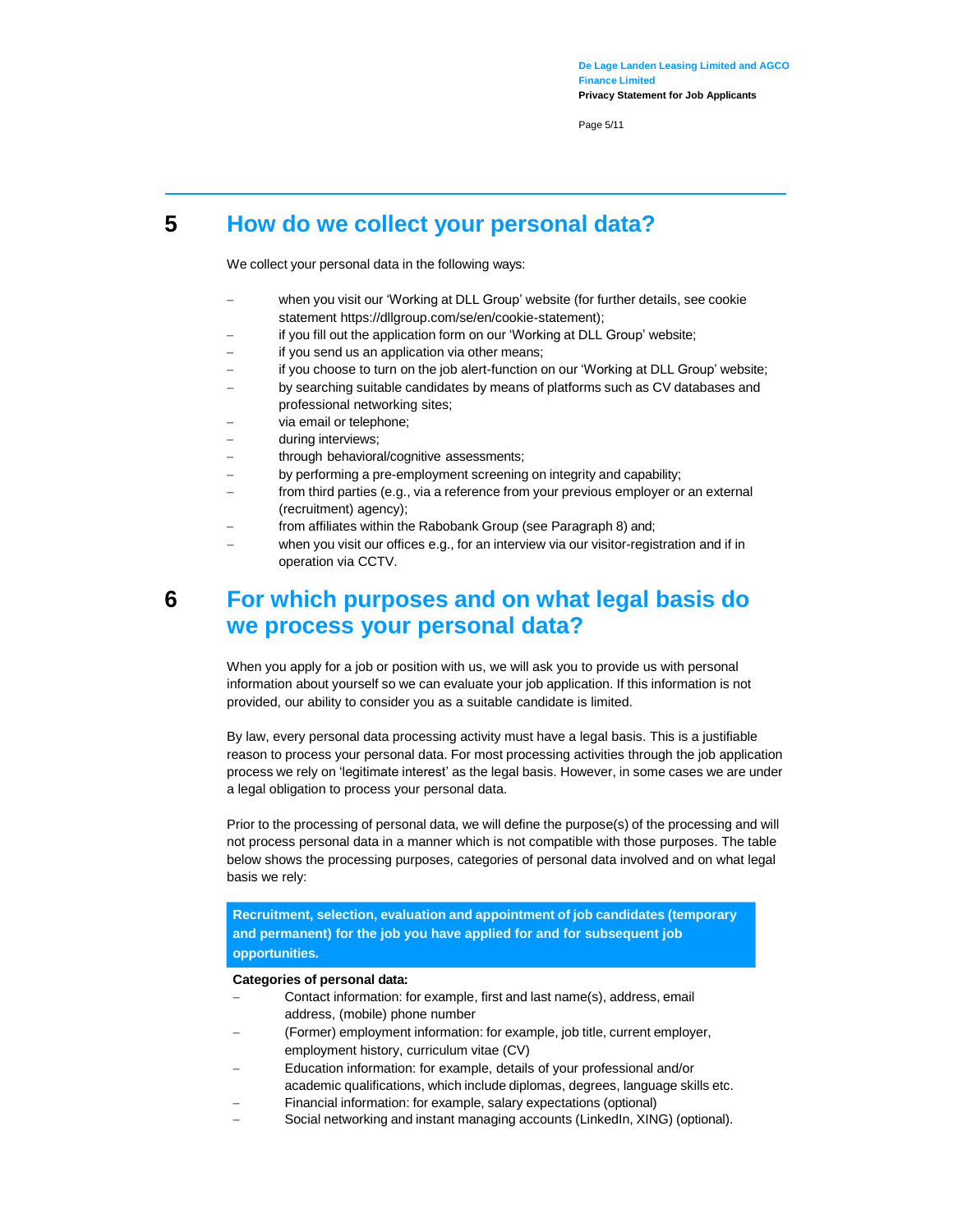Page 6/11

**Legal basis**: Legitimate interest. We have a legitimate interest to select and recruit the best suitable candidates for job opportunities within DLL and AGCO Finance and optimise the quality and diversity of our personnel.

#### **To send you personalised job-alerts.**

#### **Categories of personal data:**

Contact information: for example, first and last name(s), email address.

**Legal basis**: Legitimate interest. We have a legitimate interest to select and recruit the best suitable candidates for job opportunities within DLL and AGCO Finance and optimise the quality and diversity of our personnel.

**To search for and approach suitable candidates on platforms such as CV databases and professional networking sites. The personal data we process in this respect is limited to the information you made available on these platforms and your personal settings.**

#### **Categories of personal data:**

- Contact information: for example, first and last name(s), email address
- (Former) employment information: for example, job title, current employer, employment history, curriculum vitae (CV)
- Education information: for example, details of your professional and/or academic qualifications, which include diplomas, degrees, language skills etc..

**Legal basis**: Legitimate interest. We have a legitimate interest to select and recruit the best suitable candidates for job opportunities within DLL and AGCO Finance and optimise the quality and diversity of our personnel.

**To perform pre-employment screening on integrity and capability. This screening may involve regulators for specific functions.**

#### **Categories of personal data:**

- Contact information: for example, first and last name(s), address, date of birth, country of birth
- Special category of personal data: Check whether you have a criminal history.

**Legal basis**: The processing is necessary for compliance with the *legal obligation* to guarantee the security and integrity of the financial sector. If your function invokes no legal obligation for screening, we have a *legitimate interest* to ensure we hire personnel that are trustworthy and have no criminal history.

#### **To perform behavior/cognitive assessments.**

#### **Categories of personal data:**

Contact information: for example, first and last name(s), e-mail address.

You will receive more information about the nature of such assessments before you participate in any of them.

**Legal basis**: Legitimate interest. We have a legitimate interest to assure that the capacity of applicants meets our requirements.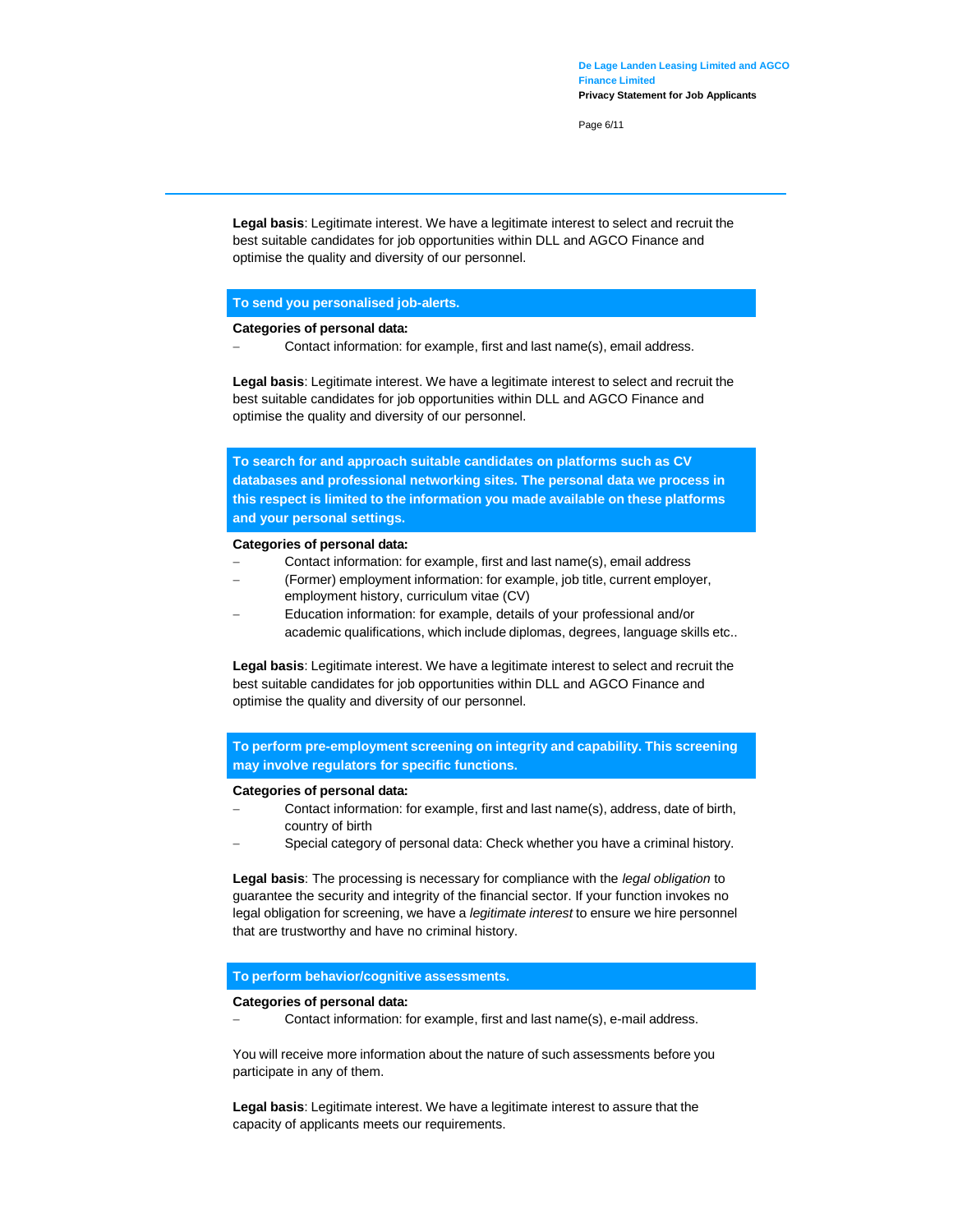Page 7/11

#### **To book accommodation and travel for out of town job applicants.**

#### **Categories of personal data:**

 Contact information: for example, first and last name(s), e-mail address, copy ID-card/passport.

**Legal basis**: Legitimate interest. We have a legitimate interest to accommodate the selection and recruitment of personnel

**To enter into and process an (employment) contract with you.**

**Categories of personal data:**

 Contact information: for example, first and last name(s), address, Copy IDcard/passport.

**Legal basis**: Entering into, performing and managing a contract.

#### **To perform surveys.**

#### **Categories of personal data:**

Contact information: for example, first and last name(s), e-mail address.

**Legal basis**: Legitimate interest. We have a legitimate interest to acquire information in order to improve our job application process and our approach to applicants.

**To protect the physical security of our business, premises and assets we have CCTV in operation at our offices (when you visit one of our offices for a job interview).**

#### **Categories of personal data:**

Footage or images.

**Legal basis**: Legitimate interest. We have a legitimate interest to protect the security of our assets and members that are present in our offices as well as the general security of our office.

**To register visitors when they arrive at our office (when you visit one of our offices for a job interview).**

#### **Categories of personal data:**

First and last name(s).

**Legal basis**: Legitimate interest. We have a legitimate interest to have adequate monitoring of all people that are present in our building to safeguard safety and security of our offices, as well as yours.

#### **To analyse visits to our website with the aim of improving our website.**

#### **Categories of personal data:**

 Device type, operating system, browser type, browser settings, IP address, language settings, dates and times of connecting a website and other technical communications information.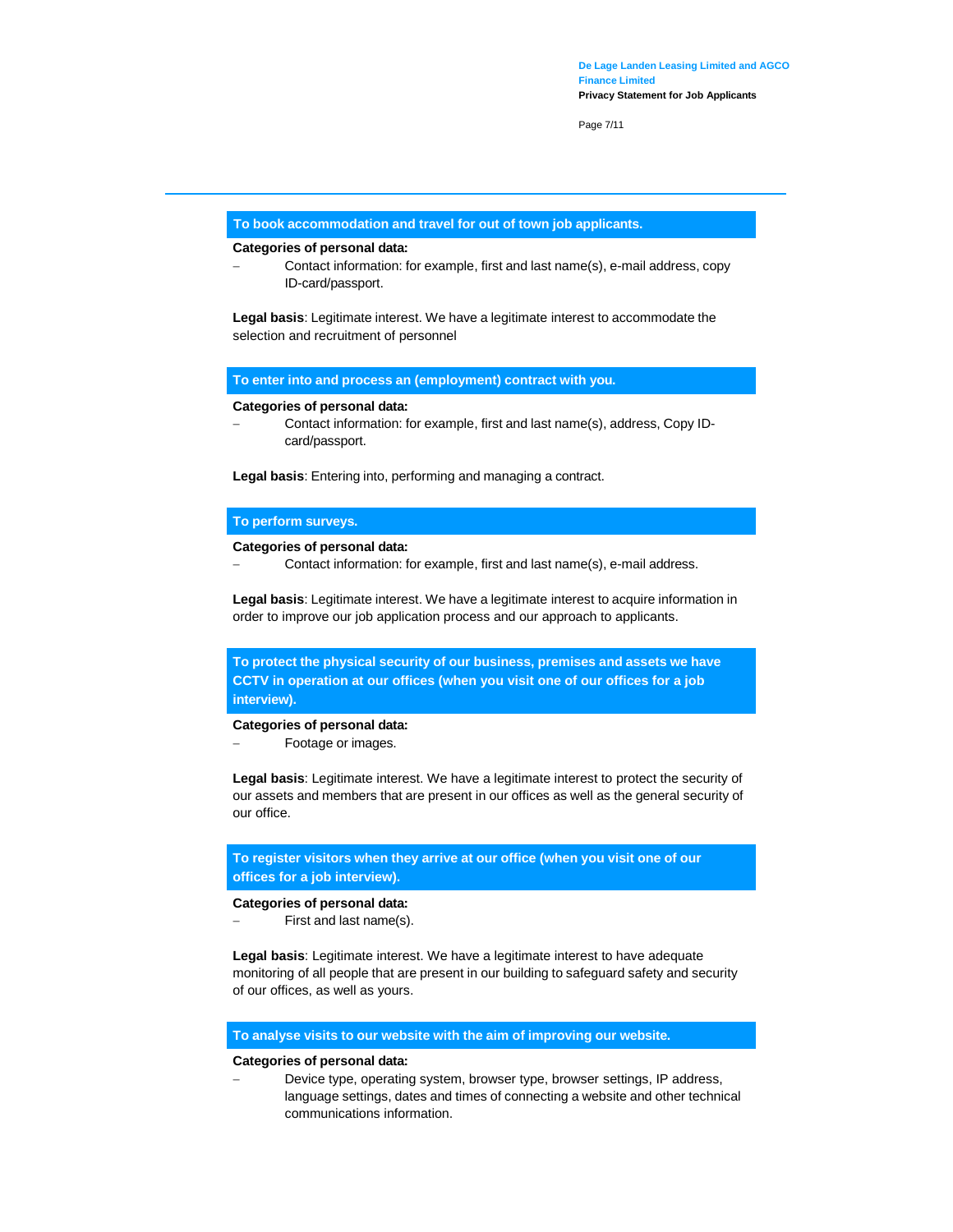Page 8/11

#### **Legal basis**:

- We have a *legitimate interest* to develop and improve our website on an ongoing basis.
- Where needed, we will obtain your *consent* (e.g. for profiling for job searches).

Where we indicated we have a legitimate interest for processing, we take into regard that our legitimate interest does not override your fundamental rights and freedoms.

Once you have acquired a position at DLL or AGCO Finance, the collected personal data will be processed by our Human Resources department in the personnel file, in accordance with our Privacy Statement for Members.

## <span id="page-7-0"></span>**7 How do we handle and secure your personal data?**

Only personnel who require access for the purpose of considering your job application at DLL or AGCO Finance will process your personal data. All our personnel are bound by a duty of confidentiality.

We are committed to keep your personal data secure. To prevent unauthorised access or disclosure, we have taken technical, physical and organisational measures to safeguard and secure your personal data. These security measures are aimed at preventing your personal data from being used illegitimately or fraudulently. In particular, we use security measures to ensure the confidentiality, integrity, and availability of your data as well as the resilience of the systems and services that process them and the ability to restore data in the event of a data breach. Where possible, we aim to secure your personal data using pseudonymisation or encryption measures. In addition, we test, verify and regularly evaluate the effectiveness of our technical and organisational measures in order to ensure continuous improvement in the security of processing personal data.

Generally, we will process your personal data for the purposes for which these were originally collected. Personal data may also be processed for a legitimate business purpose different from the original purpose (secondary purpose), but only if the secondary purpose corresponds to the original purpose. For example, you apply for a position that in the end does not suit you, but when we think you are suitable for another/similar position, we might include you in the procedure for the other/similar position.

## <span id="page-7-1"></span>**8 Do we transfer your personal data to other parties and/or to other countries?**

#### **a. Within the Group**

We are subsidiaries of De Lage Landen International B.V., which is a wholly owned subsidiary of Coöperatieve Rabobank U.A. ('Rabobank' and together with its subsidiaries, the ('Group').

Your personal data may be shared within the Group for legitimate purposes, when those entities comply with the rules of Rabobank described in the Rabobank Privacy Code for Employee Data. This Rabobank Privacy Code describes the requirements that all Group entities worldwide must meet and guarantee an appropriate level of protection of personal data and serve as the Binding Corporate Rules of the Group.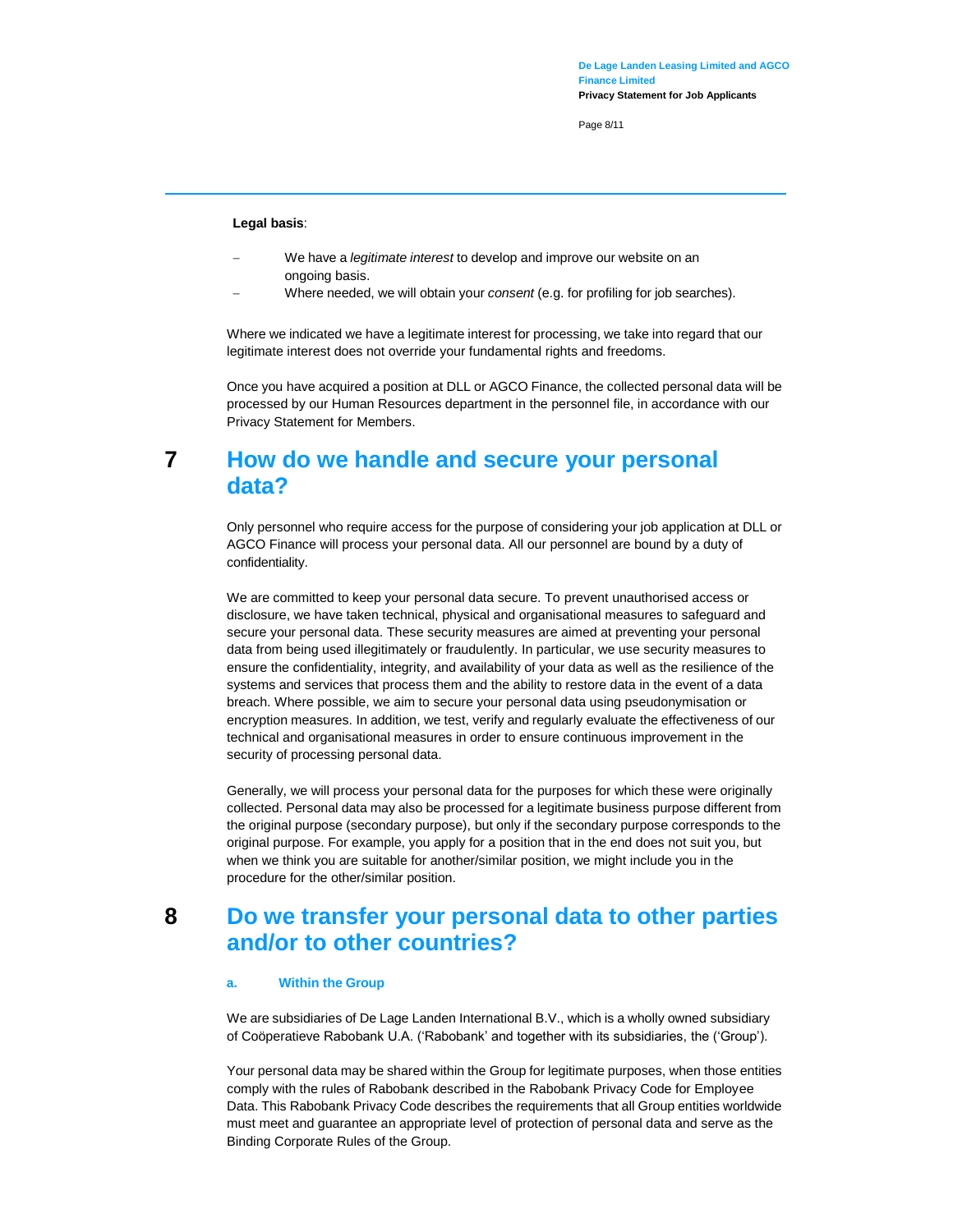Page 9/11

For instance, the Global Talent Acquisition Team of De Lage Landen International B.V. has access to personal data of job applicants worldwide.

#### **b. Outside the Group**

If we are legally obliged to do so, we transfer your personal data to third parties. For example, to supervisory authorities.

We also engage third parties for processing personal data on our instructions in connection with the purpose for which we collected your personal data. For example, we involve third parties to perform the behavioral/cognitive assessment and pre-employment screening.

The third parties that support us in providing our recruitment services or store personal data for us must first be deemed sufficiently reliable from a privacy and data protection perspective. We only engage third parties if this fits the purposes for which we process your personal data. In addition, these third parties can only be involved if they enter into proper contracts with us, have implemented appropriate security measures and guarantee that your personal data will remain confidential.

If we transfer your personal data to third parties outside the United Kingdom or the European Union, we take extra measures to protect your personal data. In some countries outside the United Kingdom and the European Union, the rules for privacy and protecting your personal data are different from those that apply within the United Kingdom and the European Union. If we transfer your personal data to third parties outside the United Kingdom or the European Union and the country in which this third party is located is not deemed to offer an adequate level of protection for your personal data, we will only transfer your personal data to that third party if other approved safeguards are in place, such as the Standard Contractual Clauses. If you require further information about these protective measures, you can request it from [compliance.uk@dllgroup.com.](mailto:compliance.uk@dllgroup.com) 

### <span id="page-8-0"></span>**9 How long do we store your personal data?**

We do not store your personal data longer than we need to for the purposes for which we have collected it. In addition, we take applicable law and regulations into account when your personal data is stored which means that we can use different storage periods. For example, if the supervisory authority requires us to store certain personal data longer or if you have filed a complaint that makes it necessary to keep the underlying personal data for a longer period.

We will delete personal data at an earlier time if you request us to delete your personal data, unless another law prevails. In certain cases, we may use different retention periods. For example, if a supervisory authority requires us to store certain personal data longer, if you have filed a complaint that makes it necessary to keep the underlying personal data for a longer period, or in specific cases for archiving, legal proceedings, or for historical, scientific research or statistical purposes.

## <span id="page-8-1"></span>**10 Which rights can you exercise?**

#### **a. Right to access and rectification**

You can ask us to access your personal data processed by us. Should you believe that your personal data is incorrect or incomplete, you can ask us to rectify or supplement your personal data.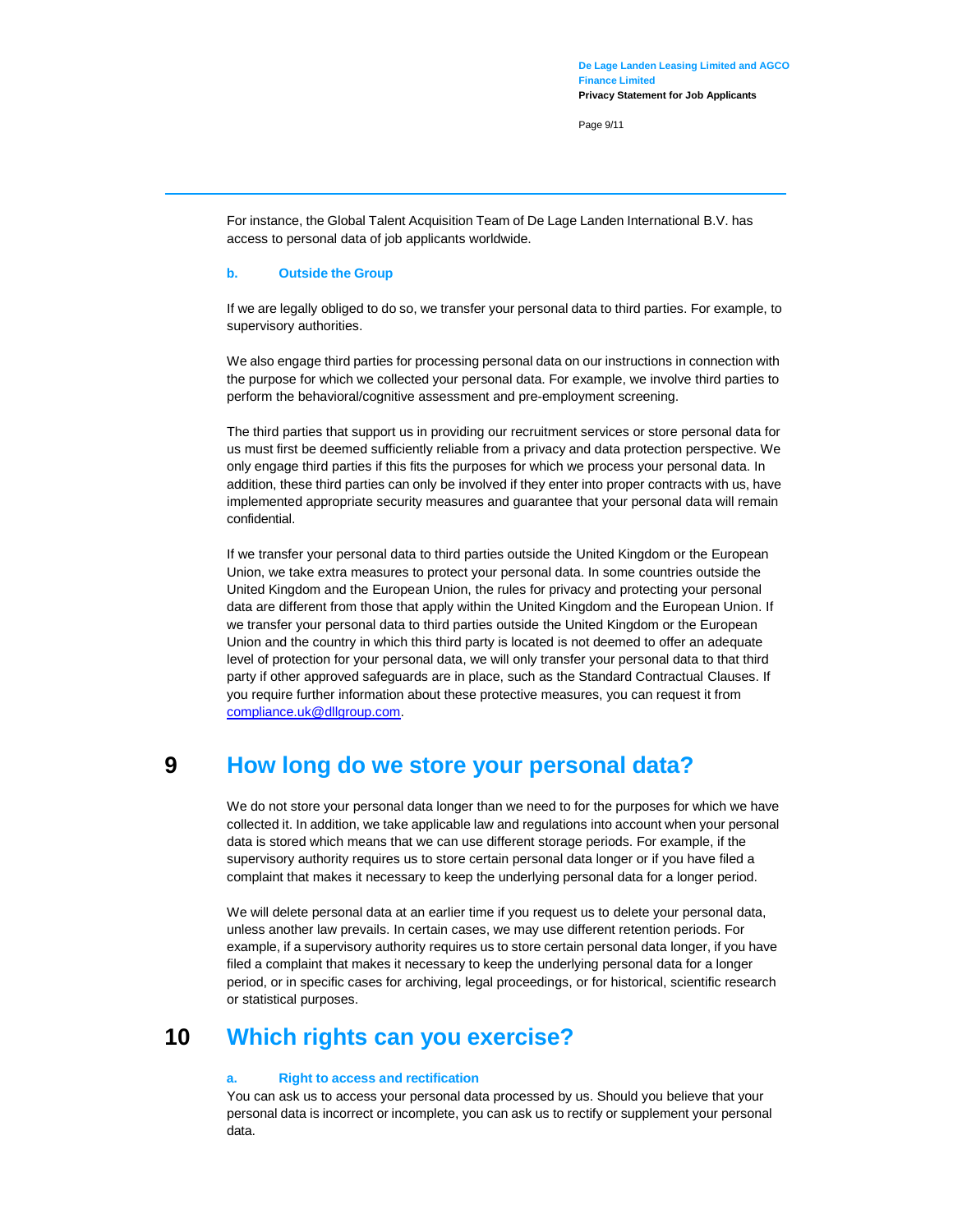Page 10/11

#### **b. Right to erasure (right to be forgotten)**

You can ask us to erase your personal data as processed by us. If we do not have any legal obligations or legitimate business reasons to retain your personal data, we will execute your request.

#### **c. Right to restrict personal data**

You can ask us to limit the personal data processed by us. We may refuse a restriction request if we have a lawful reason to continue the processing of the personal data (e.g. the exercise of a contract, a legal archiving duty, or the establishment, exercise or defense of legal claims).

#### **d. Right to data portability**

You have the right to ask us to receive the personal data that you provided to us in a structured and machine readable format or to transfer your personal data to a third party. Transfer of personal data directly to a third party can only be done if it is technically possible.

#### **e. Right to object**

You have the right to object if we process your personal data. If you object to processing, we will determine whether your personal data can indeed no longer be used for those purposes. We can then decide to cease the processing of your personal data. We will inform you about our decisions and motivations.

#### **f. Right to withdraw consent**

If you have given your consent to us for specific processing of your personal data, you can at any time withdraw your consent. From that moment, we are no longer allowed to process your personal data.

## <span id="page-9-0"></span>**11 How to contact us in case of a request, question or complaint?**

For questions related to this Privacy Statement, please contact our local privacy officer or local compliance officer via [compliance.uk@dllgroup.com.](mailto:compliance.uk@dllgroup.com)

If you would like to exercise any of your rights, please do so by completing this form:

#### **[Submit a Request or Complaint](https://privacyportal-de.onetrust.com/webform/4c656190-7a88-4118-8ba1-357d94108f4e/e31fb72c-9e1b-491d-b81d-58b50065a86d)**

We will respond within one month after we have received your request. In specific cases, we are allowed to extend this period with another 2 months. In order to process your request, we will request you to provide sufficient information to identify you. We may also request you to further specify your request.

We will do our best to handle your request, question or complaint in a timely and appropriate fashion.

If you feel we did not handle your request, question or complaint timely or appropriately, you may also lodge a complaint using the same button in this section.

If you still feel we did not handle your request, question or complaint timely or appropriately, you can also contact your local Data Protection Authority. You can find the contact details of your local Data Protection Authority below: